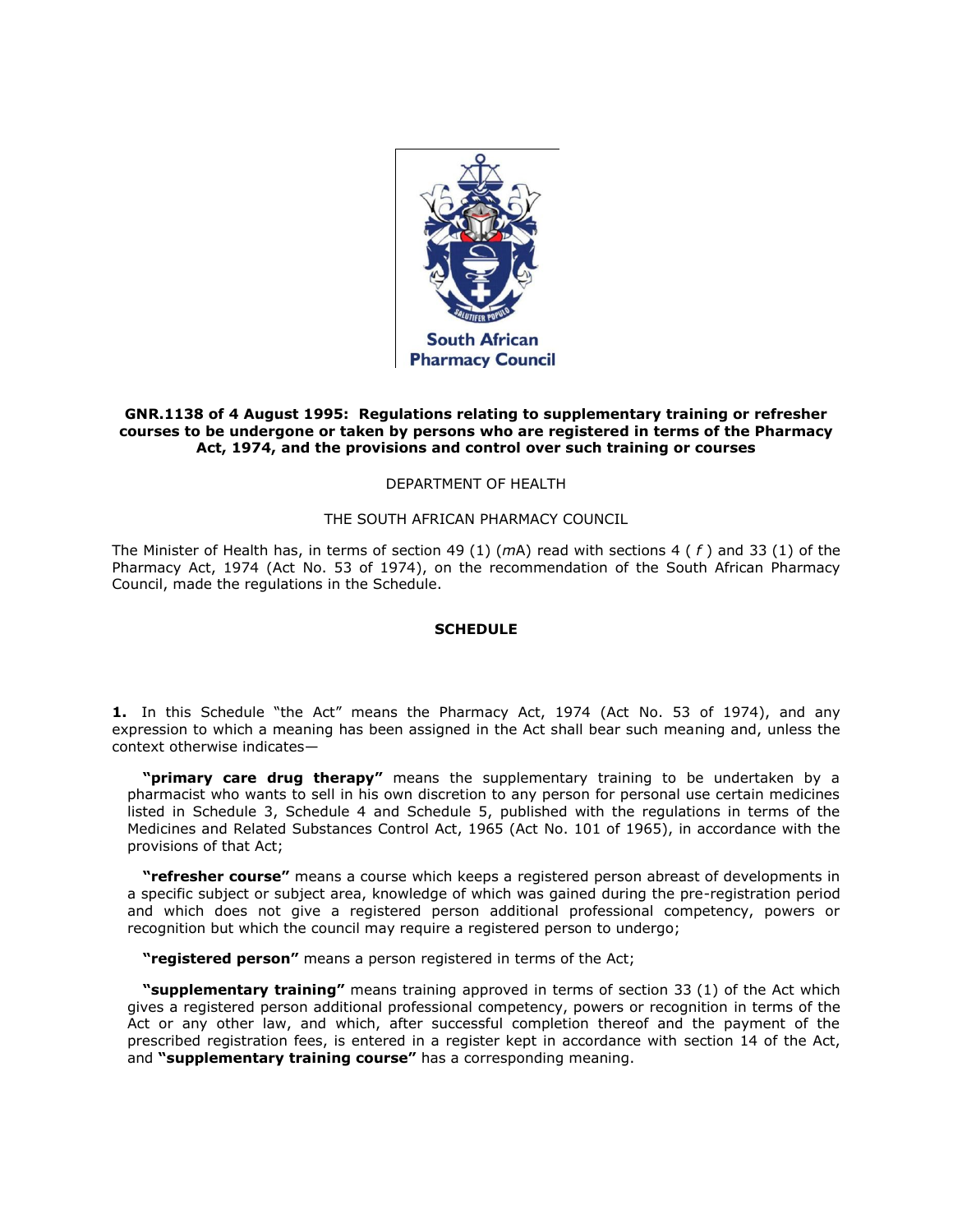**2.** The following supplementary training courses and persons or educational institutions that may offer such courses have been approved by the council for the purpose of these regulations:

| Supplementary<br>training course | Approved institution that offers the<br>supplementary training                                                                  |
|----------------------------------|---------------------------------------------------------------------------------------------------------------------------------|
| Family Planning                  | Department of Health.                                                                                                           |
|                                  | Potchefstroom University for Christian Higher Education.                                                                        |
|                                  | University of Port Elizabeth.                                                                                                   |
| Primary Care Drug<br>Therapy     | South African Pharmacy Council (Certificate of favourable evaluation in<br>Primary Care Drug Therapy).                          |
|                                  | Potchefstroom University for Christian Higher Education (Certificate of<br>favourable evaluation in Primary Care Drug Therapy). |
|                                  | University of Port Elizabeth (Certificate of favourable evaluation in<br>Primary Care Drug Therapy).                            |

**3.** A person who successfully completes a supplementary training course and who wants such course entered in the applicable register shall lodge an application to that effect with the registrar in the form of [Annexure A,](http://www.mylexisnexis.co.za/nxt/gateway.dll/jilc/kilc/xjsg/zmsg/cnsg/t84h/6a5h/ab5h#0) and shall—

- (*a*) submit to the registrar the original certificate of the course or a certified copy thereof; and
- (*b*) pay the prescribed registration fees.

## **Annexure A** SUPPLEMENTARY TRAINING

The Registrar South African Pharmacy Council P.O. Box 40040 ARCADIA 0007.

Dear Sir,

#### SUPPLEMENTARY TRAINING

I (full name),

, of (registered address)

, registered as a pharmacist with the South African Pharmacy Council, hereby apply for the registration of the supplementary training course successfully completed by me.

(Name of supplementary training course)

which was presented by (name of approved person or educational institution)

for which I received the certificate as proof on (date of receipt) .

I enclose herewith—

(*a*) the original certificate and/or a certified copy thereof; and

(*b*) the prescribed registration fee;

and declare that the information furnished above is true and correct.